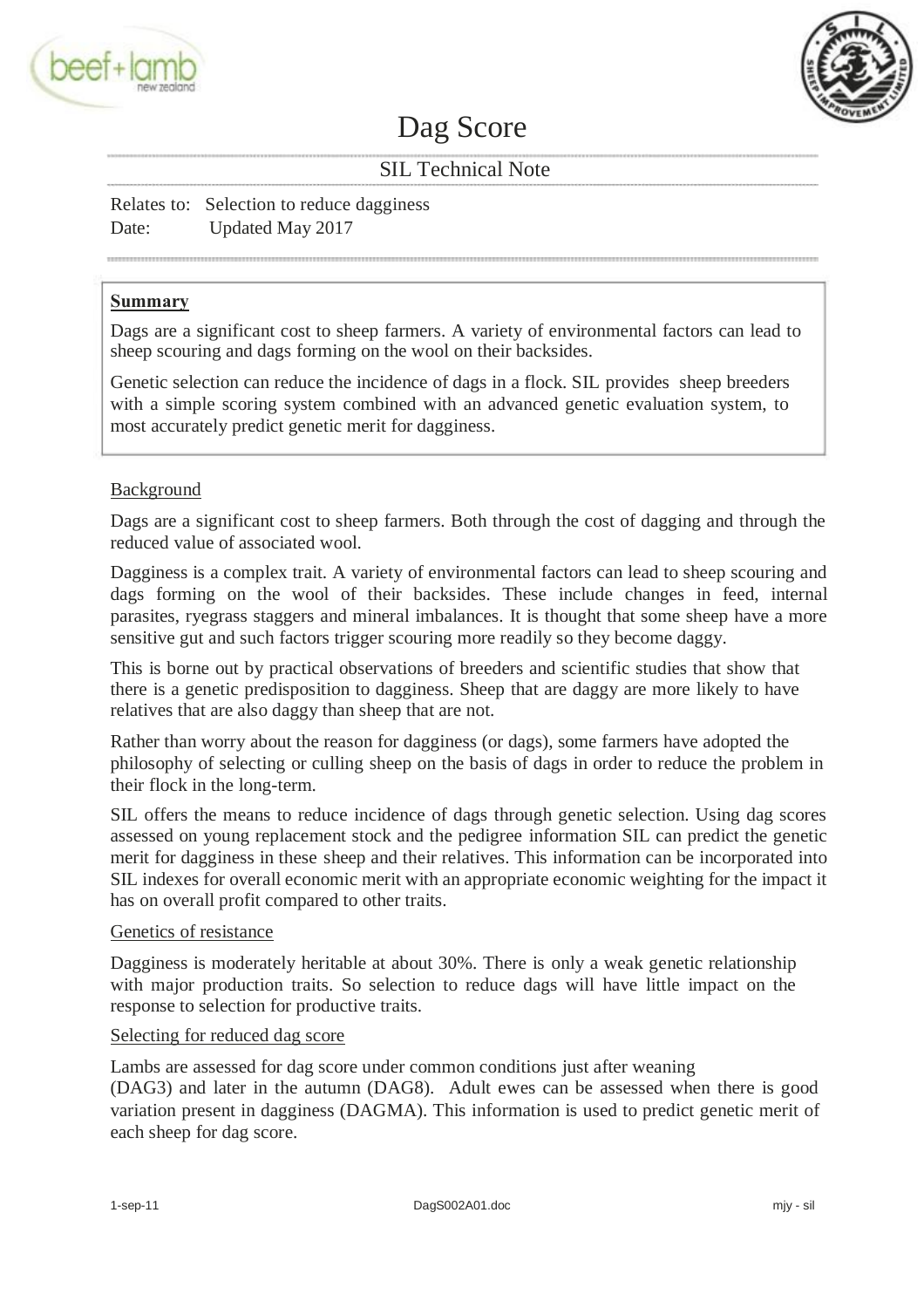#### Recording Dag Score data

*The Dag Score scale -* SIL uses a 6-point scoring scale ranging from 0 (no dags) to 5 (very daggy) as shown in the diagram below. The key is to be consistent when scoring a mob of sheep and for these sheep to have been run under similar conditions. You can see that the example Dag Score scale given below shows the degree or extent of faecal contamination of the fleece. This should not be confused with urine stain in ewe lambs and hoggets. The best way to achieve consistency is practice! Use of a diagram for reference whileyou are gaining experience is recommended. Do not be unduly worried about variation in the way the scores are applied between years or between flocks. During the genetic evaluation SIL will remove the effects of differences between years and flocks.

*Contemporary group -* What SIL does need to know is what differences there are between groups of animals that are Dag Scored within a year. These may be due to different management mobs (feeding/drenching or a different operator scoring them for dagginess.. Assign a mob code if groups of animals have been managed differently prior to dag scoring – for example whether some sheep were crutched or drenched while some were not, and on the basis of who performed the dag score. If you are unsure how to code the data in the best way, speak to your SIL bureau.

*When to collect data -* SIL can use two scores of dagginess to predict genetic merit for Dag Score in young animals and repeated dag scores on adult ewes. You do not have to record both dag scores on young animals but the accuracy is higher if you record both. The first lamb score is collected soon after weaning (DAG3), generally from December to February. The second is collected in the autumn at approximately 8 months of age (DAG8), generally from March to May. Typically lambs have NOT been crutched prior to DAG3, while they are crutched after that and well before DAG8 data is collected.

# *Adult dag score can be assessed annually whenever there is a good degree of variation in dag score and animals have been managed under similar conditions*

*The effect of drenching* - Animals can scour for many reasons other than internal parasites. There is no need to avoid drenching in order to seriously challenge sheep to scour. However, in order to get the best discrimination for genetic merit for Dag Score, we should aim to get about 50% of sheep with a Dag Score greater than zero. Any less will make it hard to discriminate the sheep less prone to dags from those more prone to dags. You can crutch and drench sheep after scoring them.

# Genetic evaluation

SIL predicts breeding values (BV) for Dag Score for lamb dag score (LDAG) and adult dag score (ADAG). Lower breeding values for dag score show a lower predisposition to produce dags, higher values indicate a greater predisposition to produce dags.

SIL uses the performance on individuals and its relatives in genetic evaluations. So genetic merit for Dag Score can be predicted for sheep that have not been tested themselves AND an animal's BVs are influenced by the performance of its relatives.

#### Reporting on Dag Score

SIL recommends reporting dag score as the Dual Purpose Dag sub index (DPD) – a higher value indicates higher merit and hence value for that trait. It also has the advantage of showing the relative of contribution of the trait to the overall index as all trait subindexes are expressed in cents. The units for all sub-indexes are the same –cents per ewe lambing so larger, positive values are better. The economic weights associated with dag score are based on the costs of crutching sheep and the reduced value of daggy wool.